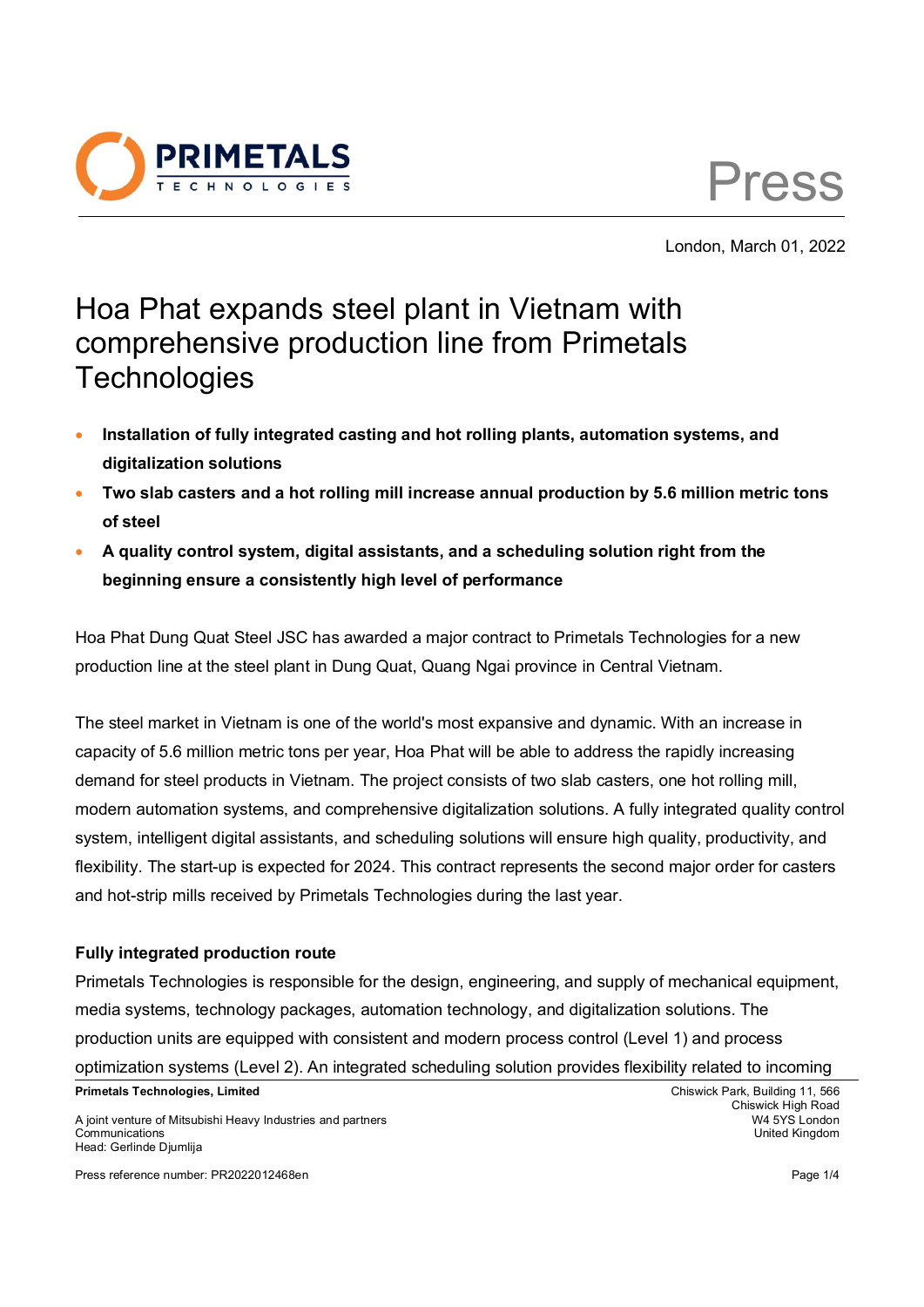orders, changing production conditions, and scheduled maintenance. Business Intelligence dashboards enable operators to make fast and smart decisions. The integrated quality control system "Through-Process Optimization" (TPO) assists Hoa Phat in achieving interconnected operational excellence at each stage of the production chain. The intelligent digital assistant "Asset Life Expert" (ALEX) improves plant availability.

#### **Modern technology**

The 2-strand casters that will be supplied by Primetals Technologies are designed as bow-type machines with a radius of nine meters and a metallurgical length of approx. 39 meters. With a rated capacity of six million metric tons, they will produce slabs with a thickness of 230 millimeters and ranging in width from 900 to 1.650 millimeters. Casting speeds will be at 1.1 to 1.66 meters per minute. The integrated process-control and process-optimization system is equipped with modern expert systems and innovative process models to improve product quality and performance.

The hot-strip mill with a rated capacity of 5.5 million metric tons per year will produce coils with a maximum weight of 36 metric tons, thicknesses from 1.2 to 25.4 millimeters, and widths from 900 to 1,650 millimeters. The hot-strip mill comprises one slab-sizing press, two single-stand roughing mills, a seven-stand finishing mill, three down coilers, auxiliary systems, as well as other equipment. Four stands of the finishing mill are equipped with pair cross technology. In pair cross mills, the upper and lower work and back-up rolls are crossed toward each other pairwise, so that the two pairs of rolls form a narrow "X" when viewed from above. This permits optimum adjustment of the roll-gap contour and thus ensures fine control over the strip profile.

## **Integrated quality control system**

The installed integrated quality-control system "Through-Process Optimization" (TPO) will assist Hoa Phat to maximize the quality of their products and processes throughout the entire production chain. Quality data are collected in a data warehouse and can be easily visualized. These data are used to evaluate and control product quality and process performance. In essence, TPO supports the entire organization to continuously grow corporate know-how.

#### **Intelligent digital assistant**

Operators and maintenance engineers will be guided and assisted by the intelligent digital assistant "Asset Life Expert" (ALEX) to ensure high availability of the two new slab casters and the new hot-rolling

**Primetals Technologies, Limited** Chiswick Park, Building 11, 566

A joint venture of Mitsubishi Heavy Industries and partners W4 5YS London Communications United Kingdom Head: Gerlinde Djumlija

Press reference number: PR2022012468en Page 2/4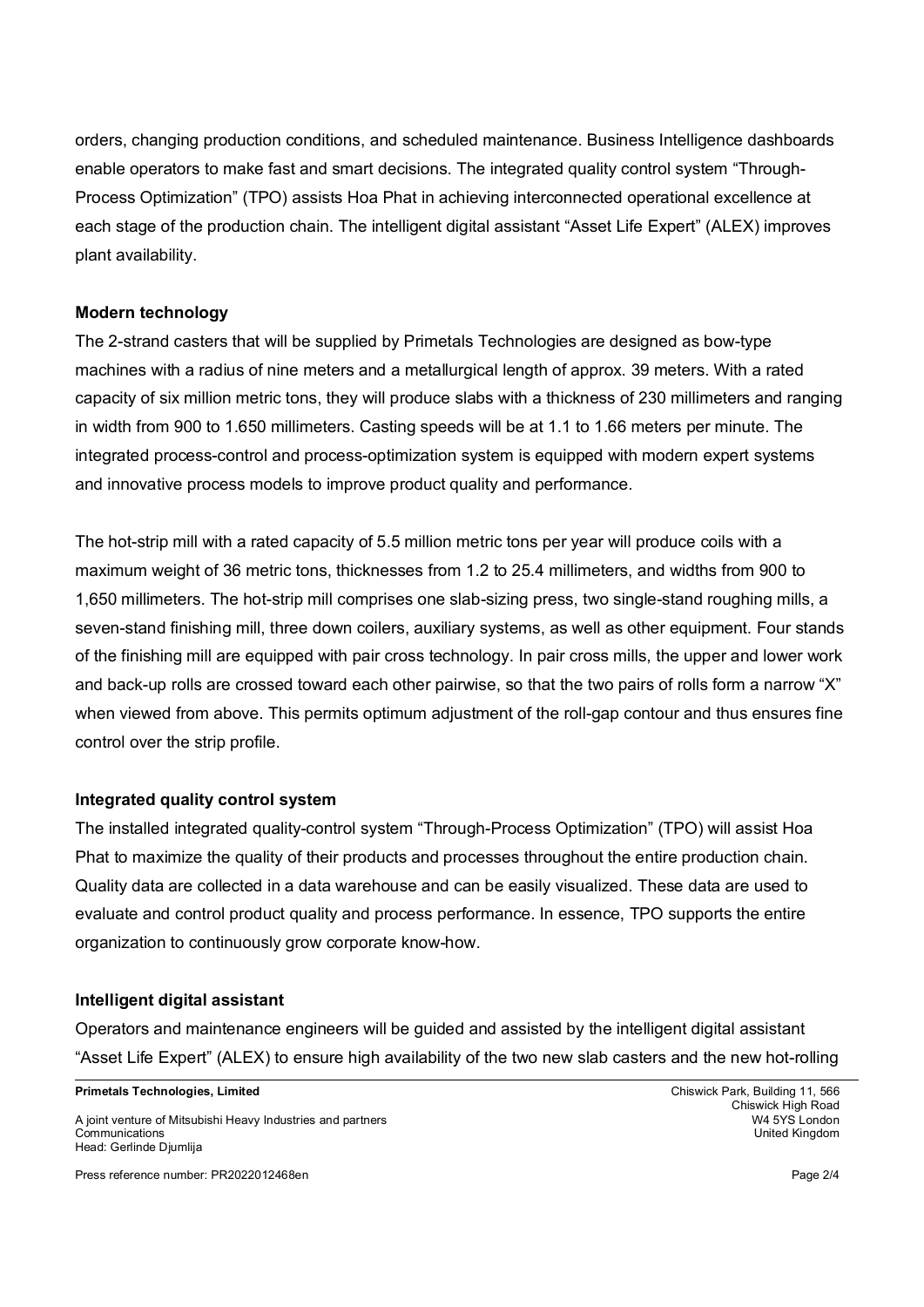mill. The centralized expert system for intelligent condition monitoring offers clear status information and recommends intelligent corrective and compensational actions. ALEX digitalizes know-how based on actual plant operation so that operators and maintenance engineers benefit from Primetals Technologies' automation, production process, and metallurgical expertise.

Hoa Phat is the leading industrial manufacturing group in Vietnam. Currently, the group operates in five sectors: Iron and steel (construction steel, hot rolled coil), steel products (including steel pipes, galvanized steel, drawn steel wire, prestressed steel), agriculture, real estate, and home appliances. Steel production is at the heart of the business, composing 90 percent of the revenue. With a capacity of eight million metric tons of crude steel per year, Hoa Phat is the largest steel producer in Southeast Asia.



Contract-signing ceremony with Chairman Duong and other members of Hoa Phat Dung Quat Steel JSC.

This press release and a **press picture** is available at www.primetals.com/press/

## **Contact for journalists:**

press@primetals.com

Follow us on Twitter at: twitter.com/primetals

**Primetals Technologies, Limited** Chiswick Park, Building 11, 566

A joint venture of Mitsubishi Heavy Industries and partners Communications United Kingdom Head: Gerlinde Djumlija

Press reference number: PR2022012468en Page 3/4

Chiswick High Road<br>W4 5YS London